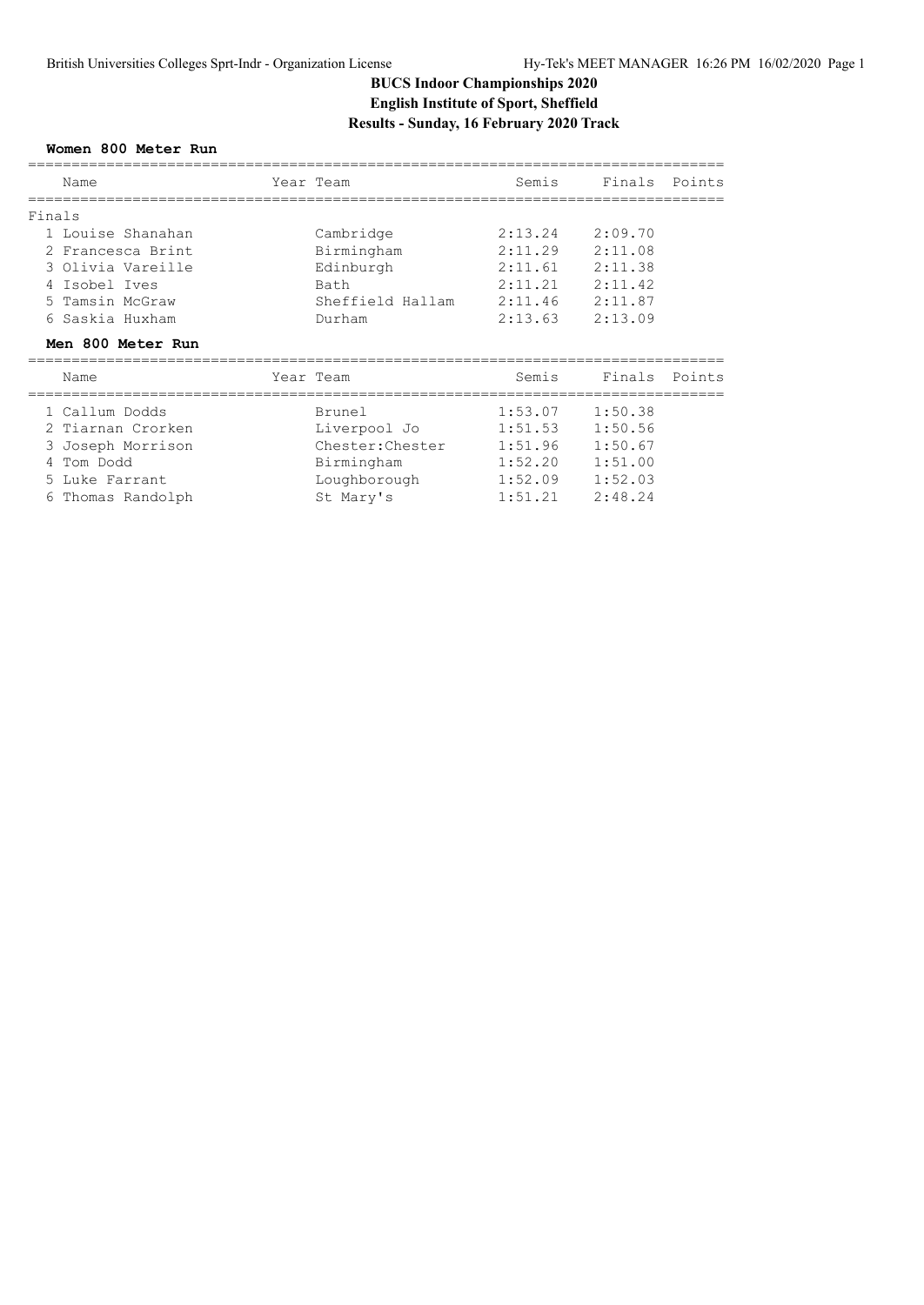# **BUCS Indoor Championships 2020 English Institute of Sport, Sheffield Results - Saturday, 15 February 2020 Track**

#### **Women 800 Meter Run**

|       | Name                    | Year Team        | Prelims                                     | Semis    | H#             |
|-------|-------------------------|------------------|---------------------------------------------|----------|----------------|
|       | Semi-Finals             |                  |                                             |          |                |
|       | 1 Isobel Ives           | Bath             | 2:19.05                                     | 2:11.21Q | 2              |
|       | 2 Louise Shanahan       | Cambridge        | 2:17.01                                     | 2:13.240 | $\mathbf 1$    |
|       | 3 Francesca Brint       | Birmingham       | 2:20.63                                     | 2:11.290 | $\mathbf{2}$   |
|       | 4 Saskia Huxham         | Durham           | 2:15.64                                     | 2:13.630 | $\mathbf 1$    |
| 5     | Tamsin McGraw           | Sheffield Hallam | 2:15.49                                     | 2:11.46q | $\sqrt{2}$     |
|       | 6 Olivia Vareille       | Edinburgh        | 2:17.20                                     | 2:11.61q | $\mathbf{2}$   |
|       | 7 Emma Alderson         | Loughborough     | 2:16.34                                     | 2:13.87  | $\mathbf{1}$   |
| 8     | Shona Haston            | Newcastle        | 2:18.41                                     | 2:14.59  | $\overline{2}$ |
|       | 9 Emily Jenkinson       | Swansea          | 2:16.32                                     | 2:15.47  | $\mathbf{1}$   |
|       | 10 Laura Mullin         | Bath             | 2:17.36                                     | 2:15.57  | $\mathbf{1}$   |
|       | 11 Eliska Freibergerova | Oxford           | 2:16.60                                     | 2:16.90  | $\overline{2}$ |
|       | 12 Alex Mundell         | Imperial         | 2:21.30                                     | 2:17.12  | $\mathbf{1}$   |
|       | Men 800 Meter Run       |                  | -------------------                         |          |                |
|       | Name                    | Year Team        | Prelims<br>-------------------------------- | Semis    | H#             |
|       | 1 Thomas Randolph       | St Mary's        | 1:56.12                                     | 1:51.210 | $\overline{2}$ |
|       | 2 Tom Dodd              | Birmingham       | 1:55.38                                     | 1:52.200 | 3              |
|       | 3 Callum Dodds          | <b>Brunel</b>    | 1:55.94                                     | 1:53.070 | $\mathbf{1}$   |
|       | 4 Tiarnan Crorken       | Liverpool Jo     | 1:56.48                                     | 1:51.53q | 2              |
|       | 5 Joseph Morrison       | Chester: Chester | 1:53.51                                     | 1:51.96q | $\sqrt{2}$     |
|       | 6 Luke Farrant          | Loughborough     | 1:56.39                                     | 1:52.09q | $\mathbf{2}$   |
|       | 7 Ted Chamberlain       | Exeter           | 1:55.35                                     | 1:53.13  | 3              |
|       | 8 Harry Russell         | Sheffield        | 1:55.15                                     | 1:53.28  | $\mathbf{1}$   |
| 9     | Mitchel Cox             | St Mary's        | 1:57.26                                     | 1:53.64  | $\mathbf{1}$   |
| 10    | Jack Benstead           | Sheffield Hallam | 1:54.01                                     | 1:54.34  | $\mathbf{2}$   |
|       | 11 Simon Coppard        | Loughborough     | 1:56.30                                     | 1:54.51  | $\overline{c}$ |
|       | 12 Charlie Wyllie       | Kent             | 1:59.92                                     | 1:54.52  | 3              |
|       | 13 Daniel Mees          | Kent             | 1:53.95                                     | 1:54.70  | 3              |
|       | 14 Samuel Edwards       | Nottingham       | 1:55.57                                     | 1:54.93  | 3              |
|       | 15 Daniel Maud          | Birmingham       | 1:56.03                                     | 1:56.27  | $\mathbf{1}$   |
|       | 16 Silvio Barandun      | Imperial         | 1:56.45                                     | 1:56.30  | $\mathbf 1$    |
|       | 17 Andrew Milligan      | Durham           | 1:57.47                                     | 1:58.93  | 3              |
| $- -$ | Joseph Rogers           | Nottingham Trent | 1:55.78                                     | DNF      | $\mathbf 1$    |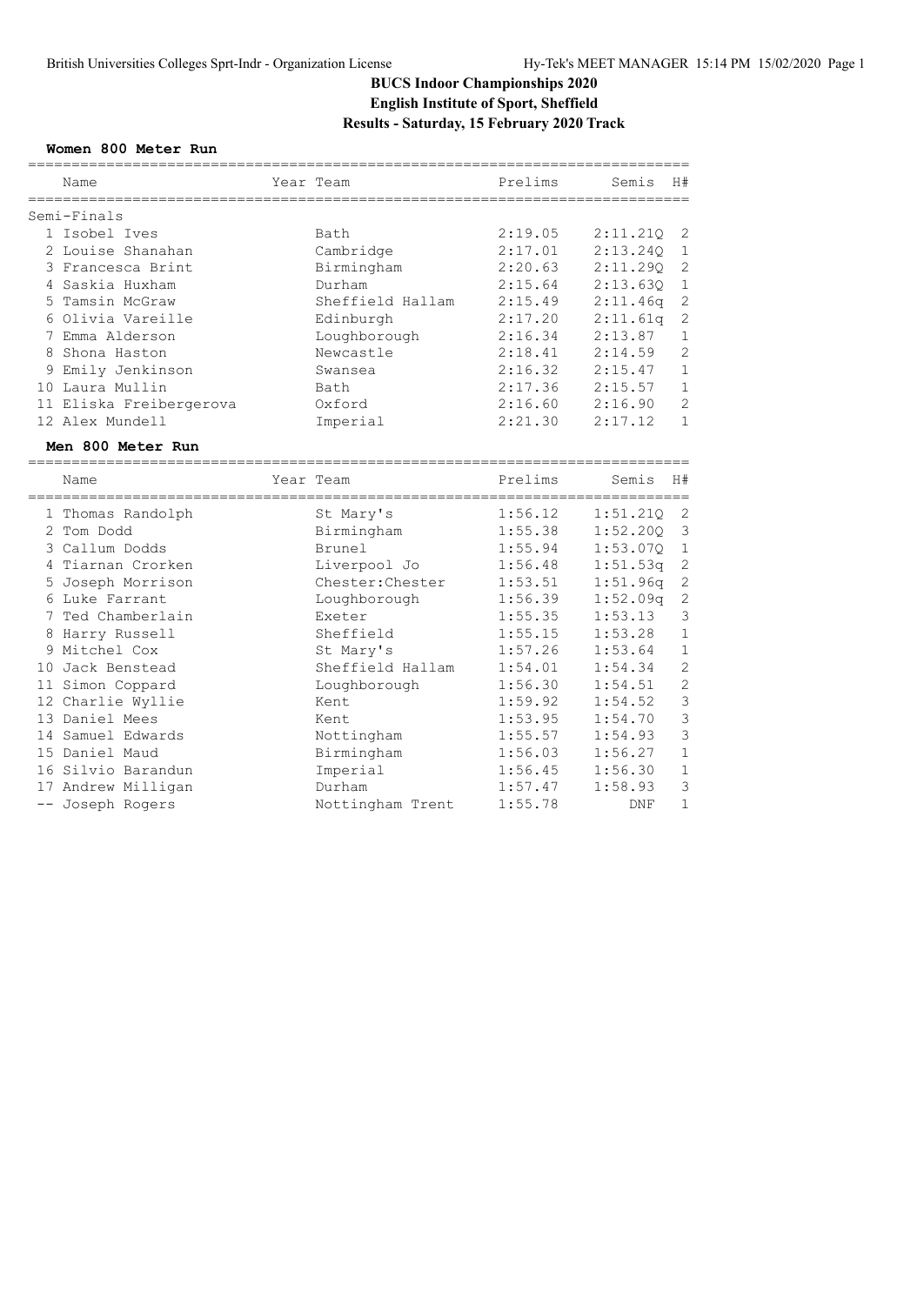# **BUCS Indoor Championships 2020 English Institute of Sport, Sheffield Results - Friday, 14 February 2020 Track**

#### **Women 800 Meter Run**

|                         | ============              | ================================== |              |                |
|-------------------------|---------------------------|------------------------------------|--------------|----------------|
| Name                    | Year Team                 | Seed                               | Prelims      | H#             |
| Preliminaries           |                           |                                    |              |                |
| 1 Tamsin McGraw         | Sheffield Hallam          | 2:08.60                            | 2:15.49Q     | 5              |
| 2 Saskia Huxham         | Durham                    | 2:07.89                            | 2:15.64Q     | $\mathsf 3$    |
| 3 Louise Shanahan       | Cambridge                 | 2:04.77                            | 2:17.01Q     | 4              |
| 4 Shona Haston          | Newcastle                 | 2:17.50                            | 2:18.41Q     | 2              |
| 5 Isobel Ives           | Bath                      | 2:04.47                            | 2:19.05Q     | $\mathbf 1$    |
| 6 Emily Jenkinson       | Swansea                   | 2:15.00                            | 2:16.32Q     | 5              |
| 7 Emma Alderson         |                           | 2:09.25                            | 2:16.34Q     | 3              |
| 8 Olivia Vareille       | Loughborough<br>Edinburgh | 2:09.49                            | 2:17.20Q     | $\overline{4}$ |
|                         |                           |                                    |              | 2              |
| 9 Francesca Brint       | Birmingham                | 2:04.71                            | 2:20.63Q     | $\mathbf 1$    |
| 10 Alex Mundell         | Imperial                  | 2:10.20                            | 2:21.30Q     |                |
| 11 Eliska Freibergerova | Oxford                    | 2:16.23                            | 2:16.60q     | $\mathsf 3$    |
| 12 Laura Mullin         | Bath                      | 2:08.79                            | 2:17.36q     | 5              |
| 13 Tilly Simpson        | Birmingham                | 2:16.54                            | 2:19.36      | $\overline{4}$ |
| 14 Caitlin Arnott       | Aberdeen                  | 2:13.52                            | 2:19.94      | 3              |
| 15 Isabel Rodríguez     | Loughborough              | 2:13.47                            | 2:22.01      | $\sqrt{4}$     |
| 16 Louise Gilbert       | Leeds                     | 2:20.49                            | 2:22.08      | 3              |
| 17 Samantha Baker-Jones | Nottingham                | 2:25.00                            | 2:22.83      | 5              |
| 18 Lucy Fligelstone     | Exeter                    | 2:21.26                            | 2:23.29      | 5              |
| 19 Abigail Nolan        | St Mary's                 | 2:12.99                            | 2:23.52      | $\overline{c}$ |
| 20 Grace Knapp          | Exeter                    | 2:26.34                            | 2:23.89      | 3              |
| 21 Leah Everson         | Cambridge                 | 2:19.22                            | 2:24.75      | $\mathbf{1}$   |
| 22 Molly Andrews        | Cardiff Met               | 2:19.10                            | 2:26.84      | $\mathbf{1}$   |
| 23 Selina Scott         | St Mary's                 | 2:15.05                            | 2:26.86      | 5              |
| 24 Holly Cherry         | Leeds                     | 2:19.45                            | 2:29.71      | $\overline{2}$ |
| 25 Hannah Short         | Liverpool                 | 2:30.06                            | 2:30.08      | $\overline{c}$ |
| 26 Alice Harray         | Oxford                    | 2:11.11                            | 2:31.42      | $\mathbf{1}$   |
| 27 Hannah Jacobs        | Bristol                   | 2:20.49                            | 2:34.75      | $\overline{4}$ |
| 28 Eleanor Purdue       | Winchester                | 2:28.90                            | 2:40.34      | $\overline{4}$ |
| 29 Madeline Squires     | Newcastle                 | 2:47.91                            | 2:42.77      | 1              |
| 30 Tiffany Sayer        | Oxford Brookes            | 2:51.83                            | 2:47.15      | 4              |
| 31 Megan Bould          | Chc                       | 2:51.78                            | 2:52.02      | $\mathfrak{D}$ |
| Men 800 Meter Run       |                           |                                    |              |                |
|                         |                           |                                    |              |                |
| Name                    | Year Team                 | Seed                               | Prelims      | H#             |
| 1 Joseph Morrison       | Chc                       | 1:52.23                            | 1:53.51Q     | 4              |
| 2 Harry Russell         | Sheffield                 | 1:49.18                            | $1:55.15Q$ 7 |                |
| 3 Tom Dodd              | Birmingham                | 1:48.84                            | 1:55.38Q     | 6              |
| 4 Samuel Edwards        | Nottingham                | 1:55.24                            | 1:55.57Q     | 5              |
| 5 Callum Dodds          | Brunel                    | 1:47.77                            | 1:55.94Q     | $\mathbf{2}$   |
| 6 Thomas Randolph       | St Mary's                 | 1:51.05                            | 1:56.12Q     | 3              |
| 7 Tiarnan Crorken       | Liverpool Jo              | 1:49.63                            | 1:56.48Q     | 8              |
| 8 Mitchel Cox           | St Mary's                 | 1:53.98                            | 1:57.260     | 1              |
| 9 Daniel Mees           | Kent                      | 1:49.84                            | 1:53.95Q     | $\overline{4}$ |
| 10 Ted Chamberlain      | Exeter                    | 1:52.80                            | 1:55.35Q     | $\overline{7}$ |
|                         |                           |                                    |              |                |
| 11 Daniel Maud          | Birmingham                | 1:53.00                            | 1:56.03Q     | $\mathbf{2}$   |
| 12 Simon Coppard        | Loughborough              | 1:50.82                            | 1:56.30Q     | 5              |
| 13 Luke Farrant         | Loughborough              | 1:53.26                            | 1:56.39Q     | 6              |
| 14 Silvio Barandun      | Imperial                  | 1:54.33                            | 1:56.45Q     | $\mathsf 3$    |
| 15 Andrew Milligan      | Durham                    | 1:51.92                            | 1:57.47Q     | $\mathbf 1$    |
| 16 Charlie Wyllie       | Kent                      | 1:52.61                            | 1:59.92Q     | 8              |